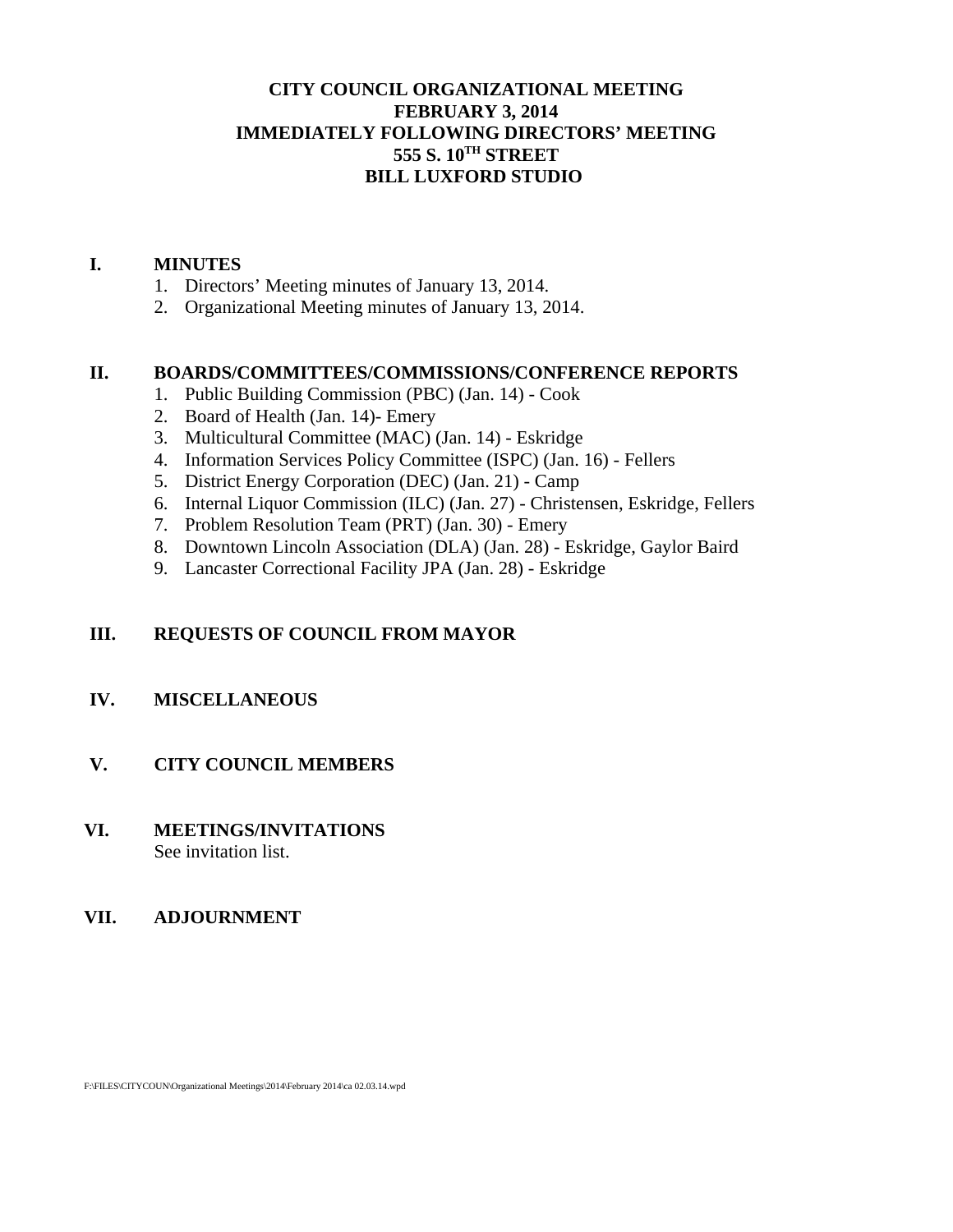#### **MINUTES CITY COUNCIL ORGANIZATIONAL MEETING FEBRUARY 3, 2014**

**Present:** Carl Eskridge, Chair; Doug Emery, Vice Chair; Jon Camp; Roy Christensen; Jonathan Cook; Trent Fellers; and Leirion Gaylor Baird

### **Others:** Rick Hoppe, Chief of Staff; and Mary Meyer, Council Secretary

Chair Eskridge opened the meeting at 2:50 p.m. and announced the location of the Open Meetings Act.

### **I. MINUTES**

- 1. Directors' Meeting minutes of January 13, 2014.
- 2. Organizational Meeting minutes of January 13, 2014.

Minutes distributed to Council electronically and with no corrections placed on file in Council office.

# **II. BOARDS/COMMITTEES/COMMISSIONS/CONFERENCE REPORTS**

### **1. Public Building Commission (PBC) (Jan. 14) - Cook**

Cook stated a letter received on why the old jail facility cannot be used for housing state prisoners. Space is primarily designated for County offices and as a wait station for County prisoners who come to court.

Cook gave brief updates on the following:

- Vending Services. Trying to coordinate all machines by mid-year. We receive 25% beverage commission, 15% on snacks. Now will be lowering our commissions for healthier snacks. Camp asked, who is "we"? Cook replied, ultimately the Building Commission. The County does separate from the City, and wanted their prices lower than the City. The City tried to raise money with the vending machine contracts. Camp asked if this was a joint Interlocal? Cook answered is not an Interlocal agreement. Hoppe added, we try to consolidate all the contracts into one for the purpose of putting it out. We were able to consolidate all City contracts, the County wanted to do separately. They wanted lower prices in some areas for employees who didn't have access to other areas. Camp asked, why is it the Public Building Commission grants the County what they want on the machines? We do not receive anything from the County, the "we" being the Public Building Commission. Cook said the Public Building Commission will be changing the contract to be in line with the County.
- Mike Lee, Maintenance, has been employed for numerous years and is very knowledgeable about all the buildings. He is retiring and we will hire a previous employer to replace.
- Cook stated we have a smoking policy for all campus buildings. We have not applied to E-Cigarettes yet. Discussing and possibly will change to cover E-Cigarettes.

### **2. Board of Health (Jan. 14)- Emery**

Emery stated they discussed E-Cigarettes, the flu and the trend. Welcomed a new Board member.

### **3. Multicultural Committee (MAC) (Jan. 14) - Eskridge**

Eskridge stated at the meeting they met a local high school student who won the YMCA student award. Then a brilliant young woman from Ethiopia spoke on her experiences in Lincoln high schools.

### **4. Information Services Policy Committee (ISPC) (Jan. 16) - Fellers**

Fellers stated they completed review of the County interlocal agreement. At the next meeting will complete in order to move forward with the County Board and City Council. Then discussed indirect costs. An example is the County receiving some increases for several of their departments.